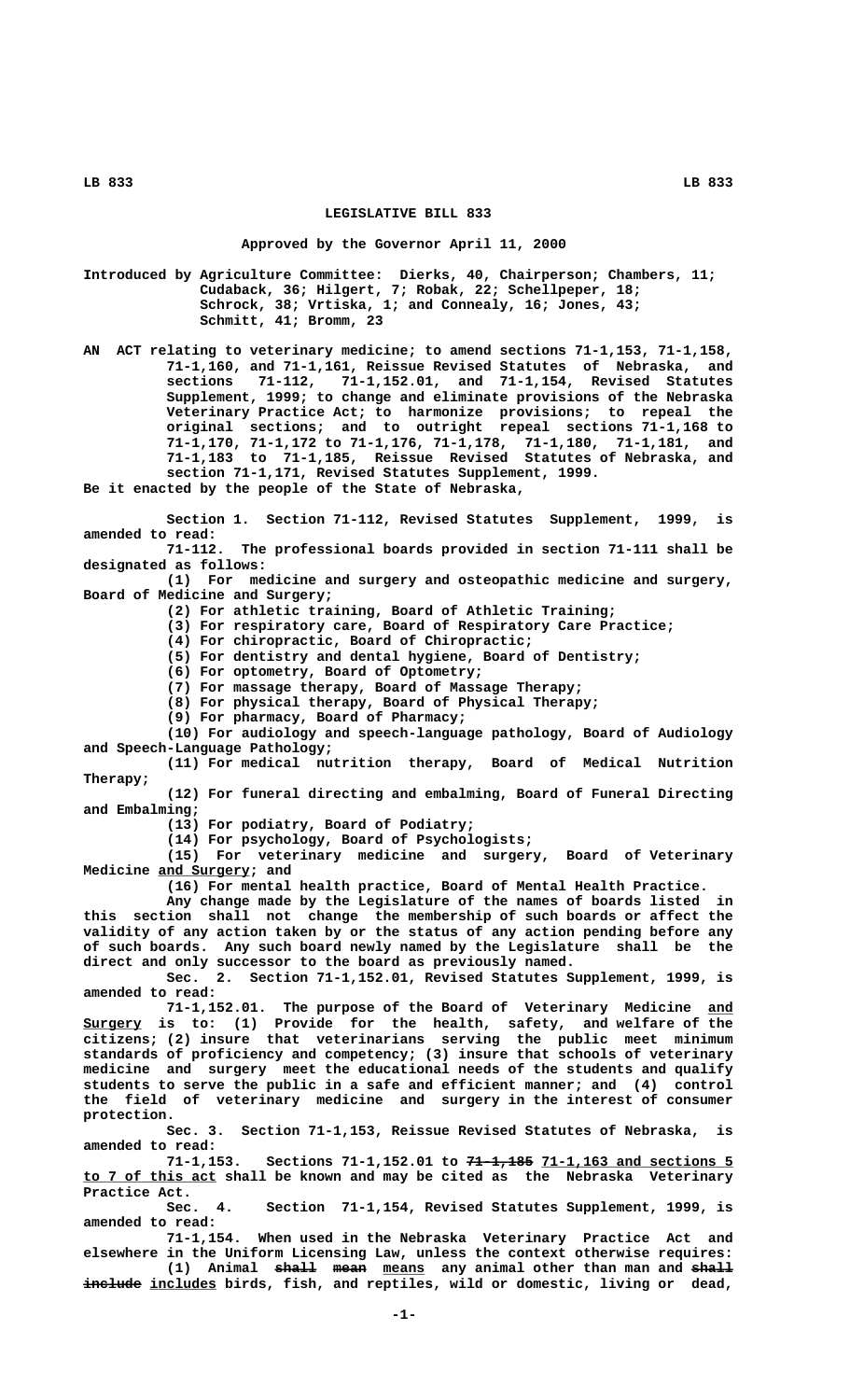**LB 833 LB 833**

**except domestic poultry;**

medicine and surgery <del>shall include</del> includes **veterinary surgery, obstetrics, dentistry, and all other branches or specialties of veterinary medicine;**

(3) Practice of veterinary medicine and surgery shall mean means:

**(a) To diagnose, treat, correct, change, relieve, or prevent animal disease, deformity, defect, injury, or other physical or mental conditions, including the prescription or administration of any drug, medicine, biologic, apparatus, application, anesthetic, or other therapeutic or diagnostic substance or technique, and the use of any manual or mechanical procedure for** testing for pregnancy<sub>7</sub> or for correcting sterility<sub>7</sub> or infertility. The acts  **\_\_\_\_\_\_\_\_\_\_\_\_\_\_\_\_\_\_\_\_\_\_\_\_\_\_\_\_\_\_\_\_\_\_\_\_\_\_\_\_\_\_\_\_\_\_\_\_\_\_\_\_\_\_\_\_\_\_\_\_\_\_\_\_\_\_\_\_\_\_\_\_\_\_\_\_\_\_ described in this subdivision shall not be done without a valid** veterinarian-client-patient relationship;

**(b)** To  $_{\tau}$  or to render advice or recommendation with regard to any of the above act described in subdivision (a) of this subdivision;

 **\_\_\_ ——— (c) (b) To represent, directly or indirectly, publicly or privately, an ability and willingness to do any act described in subdivision (a) of this subdivision; and**

 **\_\_\_ ——— (d) (c) To use any title, words, abbreviation, or letters in a manner or under circumstances which induce the belief that the person using them is qualified to do any act described in subdivision (a) of this subdivision;**

 **————— ———— \_\_\_\_\_ (4) Veterinarian shall mean means a person who has received a doctor's degree in veterinary medicine from an accredited school of veterinary \_\_\_\_\_\_\_\_\_\_\_\_\_\_\_\_\_ medicine or its equivalent;**

(5) Licensed veterinarian shall mean means a person who is validly **and currently licensed to practice veterinary medicine and surgery in this state;**

 **\_\_\_\_\_\_\_\_\_\_\_\_\_\_\_\_\_\_\_\_\_\_\_\_\_\_\_\_\_\_\_\_\_\_\_\_\_\_\_\_\_\_\_\_\_\_\_\_\_\_\_\_ (6) Veterinarian-client-patient relationship means that:**

 **\_\_\_\_\_\_\_\_\_\_\_\_\_\_\_\_\_\_\_\_\_\_\_\_\_\_\_\_\_\_\_\_\_\_\_\_\_\_\_\_\_\_\_\_\_\_\_\_\_\_\_\_\_\_\_\_\_\_\_\_\_\_\_\_\_\_\_\_ (a) The veterinarian has assumed the responsibility for making \_\_\_\_\_\_\_\_\_\_\_\_\_\_\_\_\_\_\_\_\_\_\_\_\_\_\_\_\_\_\_\_\_\_\_\_\_\_\_\_\_\_\_\_\_\_\_\_\_\_\_\_\_\_\_\_\_\_\_\_\_\_\_\_\_\_\_\_\_\_\_\_\_\_\_\_\_\_ clinical judgments regarding the health of the animal and the need for medical \_\_\_\_\_\_\_\_\_\_\_\_\_\_\_\_\_\_\_\_\_\_\_\_\_\_\_\_\_\_\_\_\_\_\_\_\_\_\_\_\_\_\_\_\_\_\_\_\_\_\_\_\_\_\_\_\_\_\_\_\_\_\_\_\_\_\_\_\_\_\_\_\_\_\_\_\_\_ treatment, and the client has agreed to follow the veterinarian's instructions; \_\_\_\_\_\_\_\_\_\_\_\_\_**

 **\_\_\_\_\_\_\_\_\_\_\_\_\_\_\_\_\_\_\_\_\_\_\_\_\_\_\_\_\_\_\_\_\_\_\_\_\_\_\_\_\_\_\_\_\_\_\_\_\_\_\_\_\_\_\_\_\_\_\_\_\_\_\_\_\_\_\_\_ (b) The veterinarian has sufficient knowledge of the animal to \_\_\_\_\_\_\_\_\_\_\_\_\_\_\_\_\_\_\_\_\_\_\_\_\_\_\_\_\_\_\_\_\_\_\_\_\_\_\_\_\_\_\_\_\_\_\_\_\_\_\_\_\_\_\_\_\_\_\_\_\_\_\_\_\_\_\_\_\_\_\_\_\_\_\_\_\_\_ initiate at least a general or preliminary diagnosis of the medical condition \_\_\_\_\_\_\_\_\_\_\_\_\_\_\_\_\_\_\_\_\_\_\_\_\_\_\_\_\_\_\_\_\_\_\_\_\_\_\_\_\_\_\_\_\_\_\_\_\_\_\_\_\_\_\_\_\_\_\_\_\_\_\_\_\_\_\_\_\_\_\_\_\_\_\_\_\_\_ of the animal. This means that the veterinarian has recently seen and is** personally acquainted with the keeping and care of the animal by virtue of an  **\_\_\_\_\_\_\_\_\_\_\_\_\_\_\_\_\_\_\_\_\_\_\_\_\_\_\_\_\_\_\_\_\_\_\_\_\_\_\_\_\_\_\_\_\_\_\_\_\_\_\_\_\_\_\_\_\_\_\_\_\_\_\_\_\_\_\_\_\_\_\_\_\_\_\_\_\_\_ examination of the animal or by medically appropriate and timely visits to the** premises where the animal is kept; and

 **\_\_\_\_\_\_\_\_\_\_\_\_\_\_\_\_\_\_\_\_\_\_\_\_\_\_\_\_\_\_\_\_\_\_\_\_\_\_\_\_\_\_\_\_\_\_\_\_\_\_\_\_\_\_\_\_\_\_\_\_\_\_\_\_\_\_\_\_ (c) The veterinarian is readily available or has arranged for \_\_\_\_\_\_\_\_\_\_\_\_\_\_\_\_\_\_\_\_\_\_\_\_\_\_\_\_\_\_\_\_\_\_\_\_\_\_\_\_\_\_\_\_\_\_\_\_\_\_\_\_\_\_\_\_\_\_\_\_\_\_\_\_\_\_\_\_\_\_\_\_\_\_\_\_\_\_ emergency coverage and for followup evaluation in the event of adverse \_\_\_\_\_\_\_\_\_\_\_\_\_\_\_\_\_\_\_\_\_\_\_\_\_\_\_\_\_\_\_\_\_\_\_\_\_\_\_\_\_\_\_\_\_\_\_\_\_\_ reactions or the failure of the treatment regimen;**

 **\_\_\_ (7) Accredited school of veterinary medicine within the meaning of** the Nebraska Veterinary Practice Act shall mean means:

**(a) One approved by the department upon the recommendation of the board;**

**(b) A veterinary college or division of a university or college that offers the degree of Doctor of Veterinary Medicine or its equivalent; and**

**(c) One that conforms to the standards required for accreditation by the American Veterinary Medical Association;**

**(8) (7) Person shall mean means any individual, firm, partnership, \_\_\_ ——— ————— ———— \_\_\_\_\_ limited liability company, association, joint venture, cooperative and corporation, or any other group or combination acting in concert; and whether or not acting as a principal, trustee, fiduciary, receiver, or as any other kind of legal or personal representative, or as the successor in interest, assignee, agent, factor, servant, employee, director, officer, or any other representative of such person;**

**(9) (8) Board shall mean means the Board of Veterinary Medicine and** Surgery; and

**(10) (9) Department shall mean means the Department of Health and \_\_\_\_ ——— ————— ———— \_\_\_\_\_ \_ Human Services Regulation and Licensure;**

 **\_\_\_\_\_\_\_\_\_\_\_\_\_\_\_\_\_\_\_\_\_\_\_\_\_\_\_\_\_\_\_\_\_\_\_\_\_\_\_\_\_\_\_\_\_\_\_\_\_\_\_\_\_\_\_\_\_\_\_\_\_\_\_\_\_\_\_\_ (11) Veterinary technician means an individual who has met one of \_\_\_\_\_\_\_\_\_\_\_\_\_\_\_\_\_\_\_\_\_\_\_\_\_\_\_\_\_\_\_\_\_\_\_\_\_\_\_\_\_\_\_\_\_\_\_\_\_\_\_\_\_\_\_\_\_\_\_\_ the requirements of subsection (1) of section 6 of this act;**

 **\_\_\_\_\_\_\_\_\_\_\_\_\_\_\_\_\_\_\_\_\_\_\_\_\_\_\_\_\_\_\_\_\_\_\_\_\_\_\_\_\_\_\_\_\_\_\_\_\_\_\_\_\_\_\_\_\_\_\_\_\_\_\_\_\_\_\_\_ (12) Licensed veterinary technician means a veterinary technician** who is validly and currently licensed as a veterinary technician in this  **\_\_\_\_\_\_\_\_\_\_\_\_\_\_\_\_\_\_\_\_\_\_\_\_\_\_\_\_\_\_\_\_\_\_\_\_\_\_\_\_\_\_\_\_\_\_\_\_\_\_\_\_\_\_\_\_\_\_\_\_\_\_\_\_\_\_\_\_\_\_\_\_\_\_\_\_\_\_ state. Only a licensed veterinary technician may advertise or offer his or \_\_\_\_\_\_\_\_\_\_\_\_\_\_\_\_\_\_\_\_\_\_\_\_\_\_\_\_\_\_\_\_\_\_\_\_\_\_\_\_\_\_\_\_\_\_\_\_\_\_\_\_\_\_\_\_\_\_\_\_\_\_\_\_\_\_\_\_\_\_\_\_\_\_\_\_\_\_ her services in a manner calculated to lead others to believe that he or she \_\_\_\_\_\_\_\_\_\_\_\_\_\_\_\_\_\_\_\_\_\_\_\_\_\_\_ is a veterinary technician;**

 **\_\_\_\_\_\_\_\_\_\_\_\_\_\_\_\_\_\_\_\_\_\_\_\_\_\_\_\_\_\_\_\_\_\_\_\_\_\_\_\_\_\_\_\_\_\_\_\_\_\_\_\_\_\_\_\_\_\_\_\_\_\_\_\_\_\_\_\_ (13) Unlicensed assistant means an individual who is not a \_\_\_\_\_\_\_\_\_\_\_\_\_\_\_\_\_\_\_\_\_\_\_\_\_\_\_\_\_\_\_\_\_\_\_\_\_\_\_\_\_\_\_\_\_\_\_\_\_\_\_\_\_\_\_\_\_\_\_\_\_\_\_\_\_\_\_\_\_\_\_\_\_\_\_\_\_\_ veterinarian or a veterinary technician who is working in veterinary medicine; \_\_\_\_\_\_\_\_\_\_\_\_\_\_\_\_\_\_\_\_\_\_\_\_\_\_\_\_\_\_\_\_\_\_\_\_\_\_\_\_\_\_\_\_\_\_\_\_\_\_\_\_\_\_\_\_\_\_\_\_\_\_\_\_\_\_\_\_ (14) Supervisor means a licensed veterinarian or licensed veterinary**

 **\_\_\_\_\_\_\_\_\_\_\_\_\_\_\_\_\_\_\_\_\_\_\_\_\_\_\_\_\_\_\_\_\_\_\_\_\_\_\_\_\_\_\_\_\_\_\_\_\_\_\_\_\_\_\_\_\_\_\_\_\_\_\_\_\_\_\_\_\_\_\_\_\_\_\_\_\_\_ technician as required by statute or rule or regulation for the particular**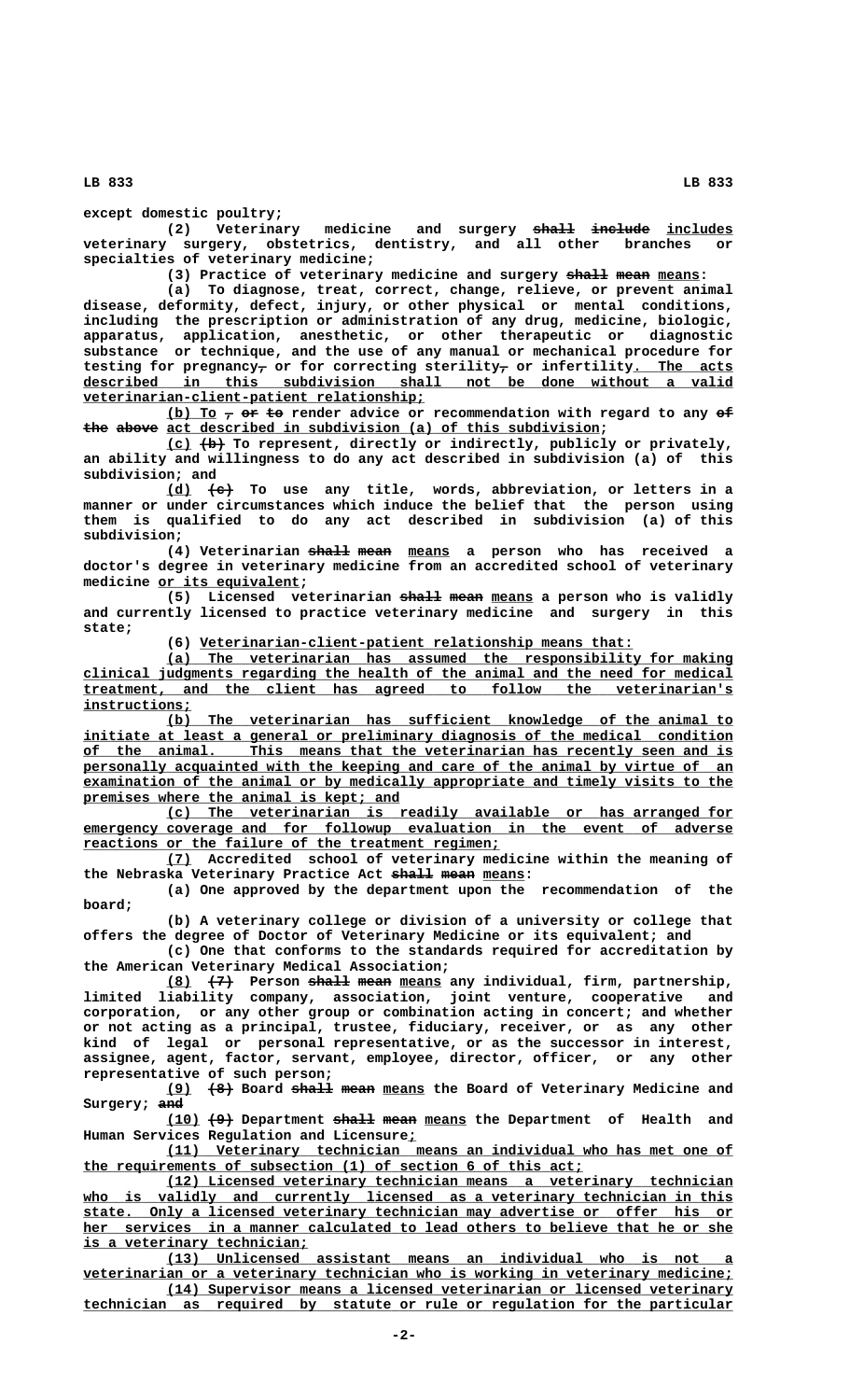**LB 833 LB 833**

 **\_\_\_\_\_\_\_\_\_\_\_\_\_\_\_\_\_\_\_\_\_\_\_\_\_\_\_\_\_\_\_\_\_\_\_\_\_\_\_\_\_\_\_\_\_\_\_\_\_\_\_\_\_\_\_\_\_\_\_\_\_\_\_\_\_\_\_\_\_\_\_\_\_\_\_\_\_\_ delegated task being performed by a veterinary technician or unlicensed assistant; \_\_\_\_\_\_\_\_\_\_**

 **\_\_\_\_\_\_\_\_\_\_\_\_\_\_\_\_\_\_\_\_\_\_\_\_\_\_\_\_\_\_\_\_\_\_\_\_\_\_\_\_\_\_\_\_\_\_\_\_\_\_\_\_\_\_\_\_\_\_\_\_\_\_\_\_\_\_\_\_ (15) Immediate supervision means that the supervisor is on the \_\_\_\_\_\_\_\_\_\_\_\_\_\_\_\_\_\_\_\_\_\_\_\_\_\_\_\_\_\_\_\_\_\_\_\_\_\_\_\_\_\_\_\_\_\_\_\_\_\_\_\_\_\_\_\_\_\_\_\_\_\_\_\_\_\_\_\_\_\_\_\_\_\_\_\_\_\_ premises and is in direct eyesight and hearing range of the animal and the**  $v$ eterinary technician or unlicensed assistant who is treating the animal and  **\_\_\_\_\_\_\_\_\_\_\_\_\_\_\_\_\_\_\_\_\_\_\_\_\_\_\_\_\_\_\_\_\_\_\_\_\_\_\_\_\_\_\_\_\_\_\_\_\_\_\_\_\_\_\_\_\_\_\_\_\_\_\_\_\_\_\_\_\_\_\_\_\_\_\_\_\_\_ the animal has been examined by a veterinarian at such times as acceptable \_\_\_\_\_\_\_\_\_\_\_\_\_\_\_\_\_\_\_\_\_\_\_\_\_\_\_\_\_\_\_\_\_\_\_\_\_\_\_\_\_\_\_\_\_\_\_\_\_\_\_\_\_\_\_\_\_\_\_\_\_\_\_\_\_\_\_\_\_\_\_\_\_\_\_\_\_\_ veterinary practice requires consistent with the particular delegated animal \_\_\_\_\_\_\_\_\_\_\_\_\_\_\_\_\_ health care task;**

 **\_\_\_\_\_\_\_\_\_\_\_\_\_\_\_\_\_\_\_\_\_\_\_\_\_\_\_\_\_\_\_\_\_\_\_\_\_\_\_\_\_\_\_\_\_\_\_\_\_\_\_\_\_\_\_\_\_\_\_\_\_\_\_\_\_\_\_\_ (16) Direct supervision means that the supervisor is on the premises \_\_\_\_\_\_\_\_\_\_\_\_\_\_\_\_\_\_\_\_\_\_\_\_\_\_\_\_\_\_\_\_\_\_\_\_\_\_\_\_\_\_\_\_\_\_\_\_\_\_\_\_\_\_\_\_\_\_\_\_\_\_\_\_\_\_\_\_\_\_\_\_\_\_\_\_\_\_ and is available to the veterinary technician or unlicensed assistant who is \_\_\_\_\_\_\_\_\_\_\_\_\_\_\_\_\_\_\_\_\_\_\_\_\_\_\_\_\_\_\_\_\_\_\_\_\_\_\_\_\_\_\_\_\_\_\_\_\_\_\_\_\_\_\_\_\_\_\_\_\_\_\_\_\_\_\_\_\_\_\_\_\_\_\_\_\_\_ treating the animal and the animal has been examined by a veterinarian at such \_\_\_\_\_\_\_\_\_\_\_\_\_\_\_\_\_\_\_\_\_\_\_\_\_\_\_\_\_\_\_\_\_\_\_\_\_\_\_\_\_\_\_\_\_\_\_\_\_\_\_\_\_\_\_\_\_\_\_\_\_\_\_\_\_\_\_\_\_\_\_\_\_\_\_\_\_\_ times as acceptable veterinary practice requires consistent with the** particular delegated animal health care task; and

 **\_\_\_\_\_\_\_\_\_\_\_\_\_\_\_\_\_\_\_\_\_\_\_\_\_\_\_\_\_\_\_\_\_\_\_\_\_\_\_\_\_\_\_\_\_\_\_\_\_\_\_\_\_\_\_\_\_\_\_\_\_\_\_\_\_\_\_\_ (17) Indirect supervision means that the supervisor is not on the** premises but is easily accessible and has given written or oral instructions for treatment of the animal and the animal has been examined by a veterinarian  **\_\_\_\_\_\_\_\_\_\_\_\_\_\_\_\_\_\_\_\_\_\_\_\_\_\_\_\_\_\_\_\_\_\_\_\_\_\_\_\_\_\_\_\_\_\_\_\_\_\_\_\_\_\_\_\_\_\_\_\_\_\_\_\_\_\_\_\_\_\_\_\_\_\_\_\_\_\_ at such times as acceptable veterinary practice requires consistent with the** particular delegated animal health care task.

 **\_\_\_\_\_\_\_\_\_\_\_\_\_\_\_\_\_\_\_\_\_\_\_\_\_\_\_\_\_\_\_\_\_\_\_\_\_\_\_\_\_\_\_\_\_\_\_\_\_\_\_\_\_\_\_\_\_\_\_ Sec. 5. Unless required by any state or local law for contagious or \_\_\_\_\_\_\_\_\_\_\_\_\_\_\_\_\_\_\_\_\_\_\_\_\_\_\_\_\_\_\_\_\_\_\_\_\_\_\_\_\_\_\_\_\_\_\_\_\_\_\_\_\_\_\_\_\_\_\_\_\_\_\_\_\_\_\_\_\_\_\_\_\_\_\_\_\_\_ infectious disease reporting or other public health and safety purpose, no \_\_\_\_\_\_\_\_\_\_\_\_\_\_\_\_\_\_\_\_\_\_\_\_\_\_\_\_\_\_\_\_\_\_\_\_\_\_\_\_\_\_\_\_\_\_\_\_\_\_\_\_\_\_\_\_\_\_\_\_\_\_\_\_\_\_\_\_\_\_\_\_\_\_\_\_\_\_ veterinarian licensed under the Nebraska Veterinary Practice Act shall be \_\_\_\_\_\_\_\_\_\_\_\_\_\_\_\_\_\_\_\_\_\_\_\_\_\_\_\_\_\_\_\_\_\_\_\_\_\_\_\_\_\_\_\_\_\_\_\_\_\_\_\_\_\_\_\_\_\_\_\_\_\_\_\_\_\_\_\_\_\_\_\_\_\_\_\_\_\_ required to disclose any information concerning the veterinarian's care of an \_\_\_\_\_\_\_\_\_\_\_\_\_\_\_\_\_\_\_\_\_\_\_\_\_\_\_\_\_\_\_\_\_\_\_\_\_\_\_\_\_\_\_\_\_\_\_\_\_\_\_\_\_\_\_\_\_\_\_\_\_\_\_\_\_\_\_\_\_\_\_\_\_\_\_\_\_\_ animal except under a written authorization or other waiver by the**  $v$ eterinarian's client or pursuant to a court order or a subpoena. A  **\_\_\_\_\_\_\_\_\_\_\_\_\_\_\_\_\_\_\_\_\_\_\_\_\_\_\_\_\_\_\_\_\_\_\_\_\_\_\_\_\_\_\_\_\_\_\_\_\_\_\_\_\_\_\_\_\_\_\_\_\_\_\_\_\_\_\_\_\_\_\_\_\_\_\_\_\_\_ veterinarian who releases information under a written authorization or other** waiver by the client or pursuant to a court order or a subpoena is not liable  **\_\_\_\_\_\_\_\_\_\_\_\_\_\_\_\_\_\_\_\_\_\_\_\_\_\_\_\_\_\_\_\_\_\_\_\_\_\_\_\_\_\_\_\_\_\_\_\_\_\_\_\_\_\_\_\_\_\_\_\_\_\_\_\_\_\_\_\_\_\_\_\_\_\_\_\_\_\_ to the client or any other person. The privilege provided by this section is** waived to the extent that the veterinarian's client or the owner of the animal  **\_\_\_\_\_\_\_\_\_\_\_\_\_\_\_\_\_\_\_\_\_\_\_\_\_\_\_\_\_\_\_\_\_\_\_\_\_\_\_\_\_\_\_\_\_\_\_\_\_\_\_\_\_\_\_\_\_\_\_\_\_\_\_\_\_\_\_\_\_\_\_\_\_\_\_\_\_\_ places the veterinarian's care and treatment of the animal or the nature and \_\_\_\_\_\_\_\_\_\_\_\_\_\_\_\_\_\_\_\_\_\_\_\_\_\_\_\_\_\_\_\_\_\_\_\_\_\_\_\_\_\_\_\_\_\_\_\_\_\_\_\_\_\_\_\_\_\_\_\_\_\_\_\_\_\_\_\_\_\_\_\_\_\_\_\_\_\_ extent of injuries to the animal at issue in any civil or criminal proceeding.** For purposes of this section, veterinarian includes the employees or agents of  **\_\_\_\_\_\_\_\_\_\_\_\_\_\_\_\_\_\_\_\_\_\_\_\_\_\_\_\_\_\_\_\_\_\_\_\_\_\_\_\_\_\_\_\_\_\_\_\_\_\_\_\_\_\_\_\_\_\_\_\_\_\_\_\_\_\_\_\_\_\_\_\_\_\_\_\_\_ the licensed veterinarian while acting for or on behalf of such veterinarian.**

Sec. 6. (1) To be a veterinary technician in this state, an  **\_\_\_\_\_\_\_\_\_\_\_\_\_\_\_\_\_\_\_\_\_\_\_\_\_\_\_\_\_\_\_\_\_\_\_\_\_\_\_\_\_\_\_\_\_\_\_\_\_\_\_\_\_\_\_\_ individual shall meet one of the following requirements:**

 **\_\_\_\_\_\_\_\_\_\_\_\_\_\_\_\_\_\_\_\_\_\_\_\_\_\_\_\_\_\_\_\_\_\_\_\_\_\_\_\_\_\_\_\_\_\_\_\_\_\_\_\_\_\_\_\_\_\_\_\_\_\_\_\_\_\_\_\_ (a) Be a graduate of an American Veterinary Medical Association \_\_\_\_\_\_\_\_\_\_\_\_\_\_\_\_\_\_\_\_\_\_\_\_\_\_\_\_\_\_\_\_\_\_\_\_\_\_\_\_\_\_\_\_\_\_\_\_\_\_\_\_\_\_\_\_\_\_\_\_\_\_\_\_\_\_\_\_\_\_\_\_\_\_\_\_\_\_ approved veterinary technician program and receive a passing score on the \_\_\_\_\_\_\_\_\_\_\_\_\_\_\_\_\_\_\_\_\_\_\_\_\_\_\_\_\_\_\_\_\_\_\_\_\_\_\_\_\_\_\_\_\_\_\_\_\_\_\_\_\_\_\_\_\_\_\_\_\_\_\_\_\_ national examination for such program as determined by the board;**

 **\_\_\_\_\_\_\_\_\_\_\_\_\_\_\_\_\_\_\_\_\_\_\_\_\_\_\_\_\_\_\_\_\_\_\_\_\_\_\_\_\_\_\_\_\_\_\_\_\_\_\_\_\_\_\_\_\_\_\_\_\_\_\_\_\_\_\_\_ (b) On the effective date of this act, be an approved animal \_\_\_\_\_\_\_\_\_\_\_\_\_\_\_\_\_\_\_\_\_\_\_\_\_\_\_\_\_\_\_\_\_\_\_\_\_\_\_\_\_\_\_\_\_\_\_\_\_\_\_\_\_\_\_\_\_\_\_\_\_\_\_\_\_\_\_\_\_\_\_\_\_\_\_\_\_\_ technician certified under sections 71-1,168 to 71-1,185 as such sections \_\_\_\_\_\_\_\_\_\_\_\_\_\_\_\_\_\_\_\_\_\_\_\_\_\_\_\_\_\_ existed prior to such date; or**

 **\_\_\_\_\_\_\_\_\_\_\_\_\_\_\_\_\_\_\_\_\_\_\_\_\_\_\_\_\_\_\_\_\_\_\_\_\_\_\_\_\_\_\_\_\_\_\_\_\_\_\_\_\_\_\_\_\_\_\_\_\_\_\_\_\_\_\_\_ (c) Have at least five years or more full-time experience working** with a veterinarian, be employed by a veterinarian on the effective date of  **\_\_\_\_\_\_\_\_\_\_\_\_\_\_\_\_\_\_\_\_\_\_\_\_\_\_\_\_\_\_\_\_\_\_\_\_\_\_\_\_\_\_\_\_\_\_\_\_\_\_\_\_\_\_\_\_\_\_\_\_\_\_\_\_\_\_\_\_\_\_\_\_\_\_\_\_\_\_ this act, and within three years after such date receive a passing score on \_\_\_\_\_\_\_\_\_\_\_\_\_\_\_\_\_\_\_\_\_\_\_\_\_\_\_\_\_\_\_\_\_\_\_\_\_\_\_\_\_\_\_\_\_\_\_\_\_\_\_\_\_\_\_\_\_\_\_\_\_\_\_\_\_\_\_\_\_\_\_\_\_\_\_\_\_\_ the national examination described in subdivision (1)(a) of this section as \_\_\_\_\_\_\_\_\_\_\_\_\_\_\_\_\_\_\_\_\_\_\_\_ determined by the board.**

 **\_\_\_\_\_\_\_\_\_\_\_\_\_\_\_\_\_\_\_\_\_\_\_\_\_\_\_\_\_\_\_\_\_\_\_\_\_\_\_\_\_\_\_\_\_\_\_\_\_\_\_\_\_\_\_\_\_\_\_\_\_\_\_\_\_\_\_\_ (2) To keep the license active, a licensed veterinary technician \_\_\_\_\_\_\_\_\_\_\_\_\_\_\_\_\_\_\_\_\_\_\_\_\_\_\_\_\_\_\_\_\_\_\_\_\_\_\_\_\_\_\_\_\_\_\_\_\_\_\_\_\_\_\_\_\_\_\_\_\_\_\_\_\_\_\_\_\_\_\_\_\_\_\_\_\_\_ shall earn credit for twenty-four hours of continuing education every three \_\_\_\_\_\_\_\_\_\_\_\_\_\_\_\_\_\_\_\_\_\_\_\_\_\_\_\_\_\_\_ years as approved by the board.**

 **\_\_\_\_\_\_\_\_\_\_\_\_\_\_\_\_\_\_\_\_\_\_\_\_\_\_\_\_\_\_\_\_\_\_\_\_\_\_\_\_\_\_\_\_\_\_\_\_\_\_\_\_\_\_\_\_ Sec. 7. (1) The department shall adopt and promulgate rules and \_\_\_\_\_\_\_\_\_\_\_\_\_\_\_\_\_\_\_\_\_\_\_\_\_\_\_\_\_\_\_\_\_\_\_\_\_\_\_\_\_\_\_\_\_\_\_\_\_\_\_\_\_\_\_\_\_\_\_\_\_\_\_\_\_\_\_\_\_\_\_\_\_\_\_\_\_\_ regulations providing for (a) licensure of veterinary technicians meeting the \_\_\_\_\_\_\_\_\_\_\_\_\_\_\_\_\_\_\_\_\_\_\_\_\_\_\_\_\_\_\_\_\_\_\_\_\_\_\_\_\_\_\_\_\_\_\_\_\_\_\_\_\_\_\_\_\_\_\_\_\_\_\_\_\_\_\_\_\_\_\_\_\_\_\_\_\_\_ requirements of section 6 of this act and (b) standards for the level of \_\_\_\_\_\_\_\_\_\_\_\_\_\_\_\_\_\_\_\_\_\_\_\_\_\_\_\_\_\_\_\_\_\_\_\_\_\_\_\_\_\_\_\_\_\_\_\_\_\_\_\_\_\_\_\_\_\_\_\_\_\_\_\_\_\_\_\_\_\_\_\_\_\_\_\_\_\_ supervision required for particular delegated animal health care tasks and** which determine which tasks may be performed by a veterinary technician and by  **\_\_\_\_\_\_\_\_\_\_\_\_\_\_\_\_\_\_\_\_\_\_\_\_\_\_\_\_\_\_\_\_\_\_\_\_\_\_\_\_\_\_\_\_\_\_\_\_\_\_\_\_\_\_\_\_\_\_\_\_\_\_\_\_\_\_\_\_\_\_\_\_\_\_\_\_\_\_ unlicensed assistants. The level of supervision may be immediate supervision,**  $\frac{direct\space supervation,\space or\space intirect\space supervation}$ based upon the complexity and requirements of the task.

 **\_\_\_\_\_\_\_\_\_\_\_\_\_\_\_\_\_\_\_\_\_\_\_\_\_\_\_\_\_\_\_\_\_\_\_\_\_\_\_\_\_\_\_\_\_\_\_\_\_\_\_\_\_\_\_\_\_\_\_\_\_\_\_\_\_\_ (2) The department shall establish and collect the following fees:**

 **\_\_\_\_\_\_\_\_\_\_\_\_\_\_\_\_\_\_\_\_\_\_\_\_\_\_\_\_\_\_\_\_\_\_\_\_\_\_\_\_\_\_\_\_\_\_\_\_\_\_\_\_\_\_\_\_\_\_\_\_\_\_\_\_\_\_\_\_ (a) For an initial application for licensure as a veterinary \_\_\_\_\_\_\_\_\_\_\_\_\_\_\_\_\_\_\_\_\_\_\_\_\_\_\_\_\_\_\_\_\_\_\_\_\_\_\_\_\_\_\_\_\_\_\_\_\_\_\_\_\_\_\_\_\_\_\_\_\_\_\_\_\_\_\_\_\_\_\_\_\_\_\_\_\_\_ technician, an amount not less than five dollars nor more than seventy-five dollars; \_\_\_\_\_\_\_\_**

 **\_\_\_\_\_\_\_\_\_\_\_\_\_\_\_\_\_\_\_\_\_\_\_\_\_\_\_\_\_\_\_\_\_\_\_\_\_\_\_\_\_\_\_\_\_\_\_\_\_\_\_\_\_\_\_\_\_\_\_\_\_\_\_\_\_\_\_\_ (b) For annual renewal of licensure as a veterinary technician, an \_\_\_\_\_\_\_\_\_\_\_\_\_\_\_\_\_\_\_\_\_\_\_\_\_\_\_\_\_\_\_\_\_\_\_\_\_\_\_\_\_\_\_\_\_\_\_\_\_\_\_\_\_\_\_\_\_\_\_\_\_\_\_\_\_\_ amount not less than five dollars nor more than forty dollars; and**

 **\_\_\_\_\_\_\_\_\_\_\_\_\_\_\_\_\_\_\_\_\_\_\_\_\_\_\_\_\_\_\_\_\_\_\_\_\_\_\_\_\_\_\_\_\_\_\_\_\_\_ (c) For a duplicate original license, ten dollars.**

**Sec. 8. Section 71-1,158, Reissue Revised Statutes of Nebraska, is amended to read:**

**71-1,158. Any person desiring a license to practice veterinary medicine and surgery in this state shall make written application to the \_\_\_\_\_\_\_\_ board. The application shall include:**

 **\_\_\_\_\_\_\_\_\_ ———— (1) Proof show that the applicant is twenty-one years of age or more; \_**

<u>(2)</u> Information indicating that the applicant is  $\tau$  a graduate of an **accredited veterinary school, and a person of good moral character; —————————— —————————— ——————— ——— \_**